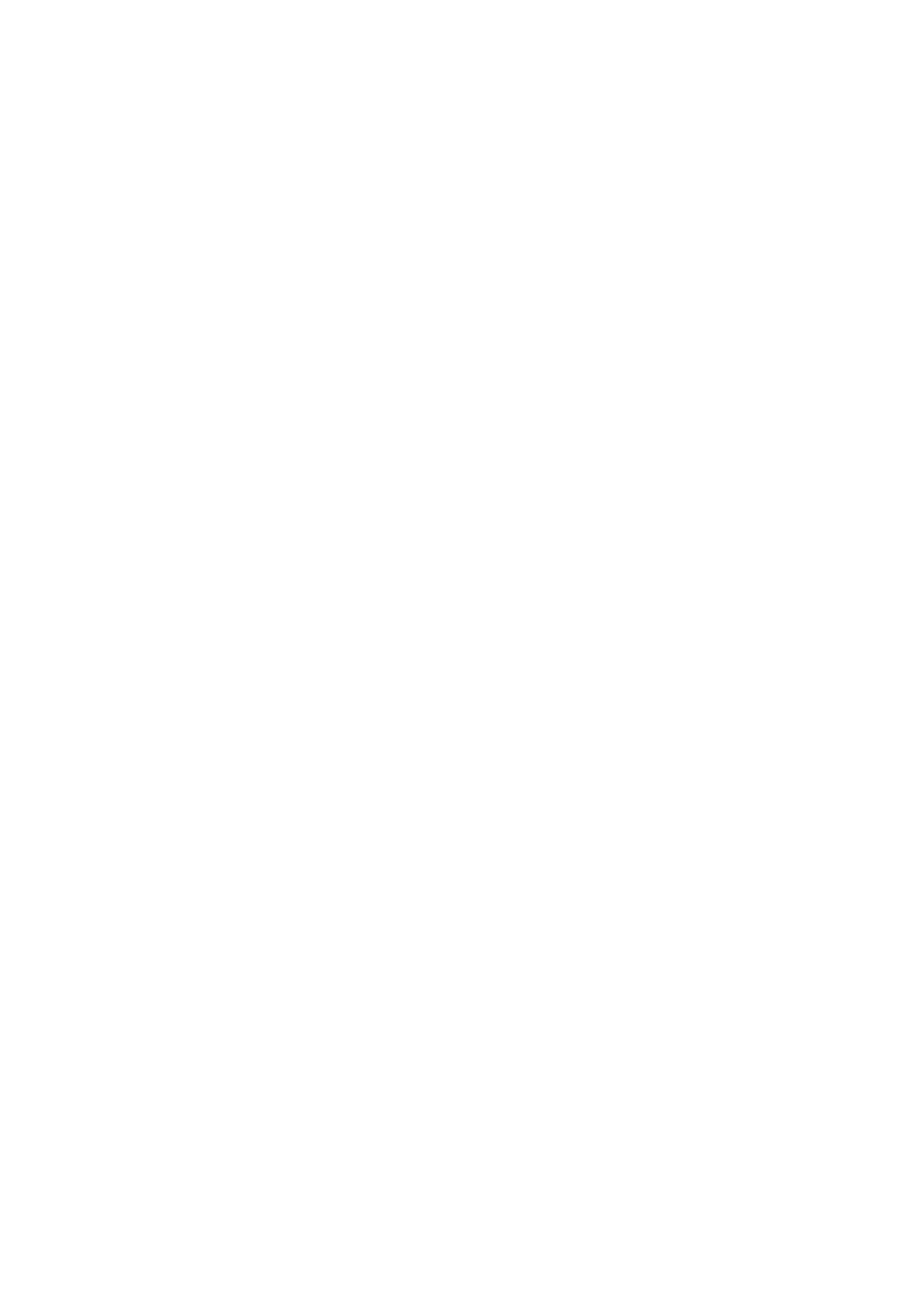*I certify that this public bill, which originated in the Legislative Assembly, has finally passed the Legislative Council and the Legislative Assembly of New South Wales.*

> *Clerk of the Legislative Assembly. Legislative Assembly, Sydney, , 2013*



New South Wales

# **Royal Commissions Amendment Bill 2013**

Act No , 2013

An Act to amend the *Royal Commissions Act 1923* with respect to Royal Commissions, and to amend the *Special Commissions of Inquiry Act 1983*.

*I have examined this bill and find it to correspond in all respects with the bill as finally passed by both Houses.*

*Assistant Speaker of the Legislative Assembly.*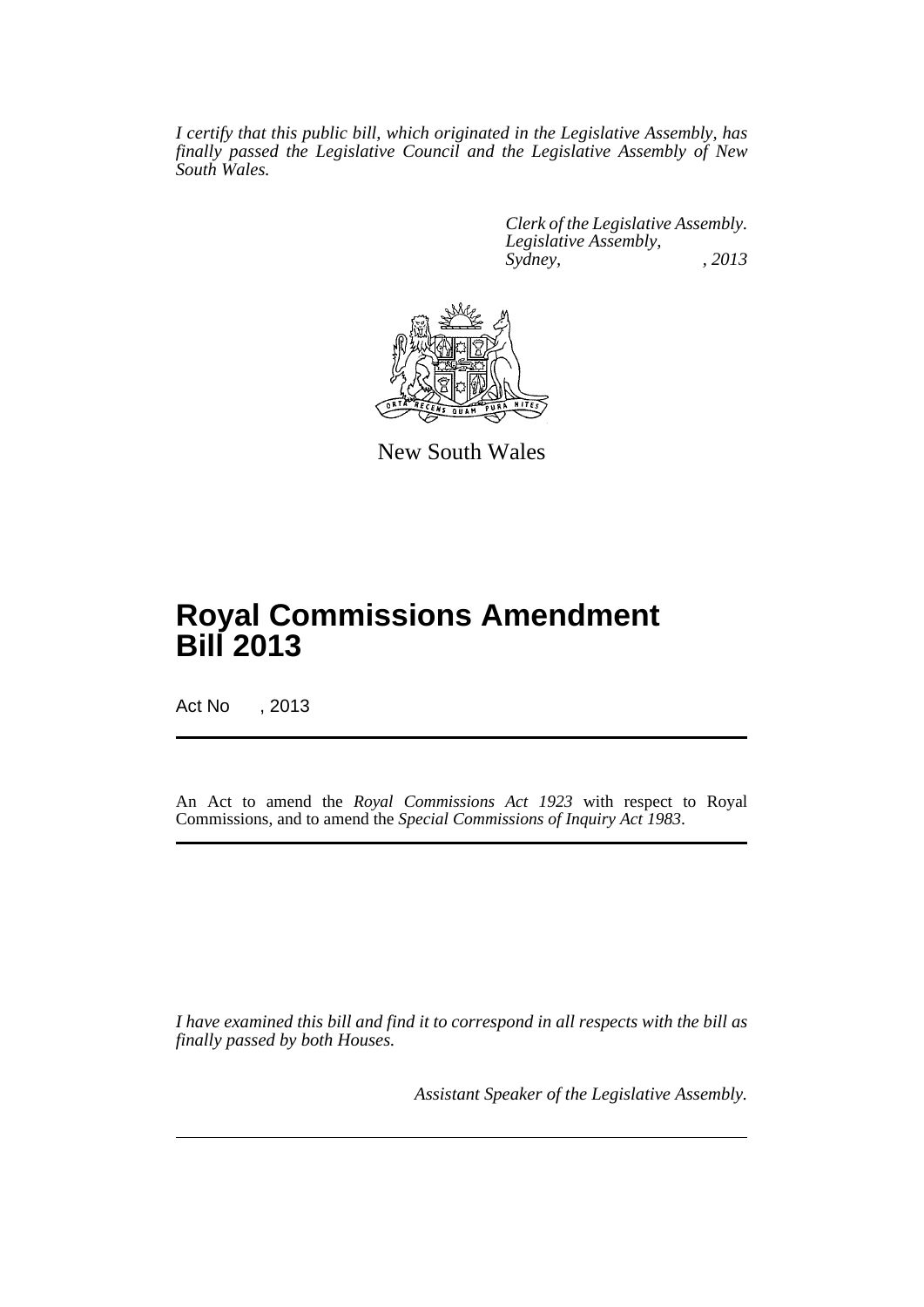### <span id="page-3-0"></span>**The Legislature of New South Wales enacts:**

#### **1 Name of Act**

This Act is the *Royal Commissions Amendment Act 2013*.

#### <span id="page-3-1"></span>**2 Commencement**

This Act commences on the date of assent to this Act.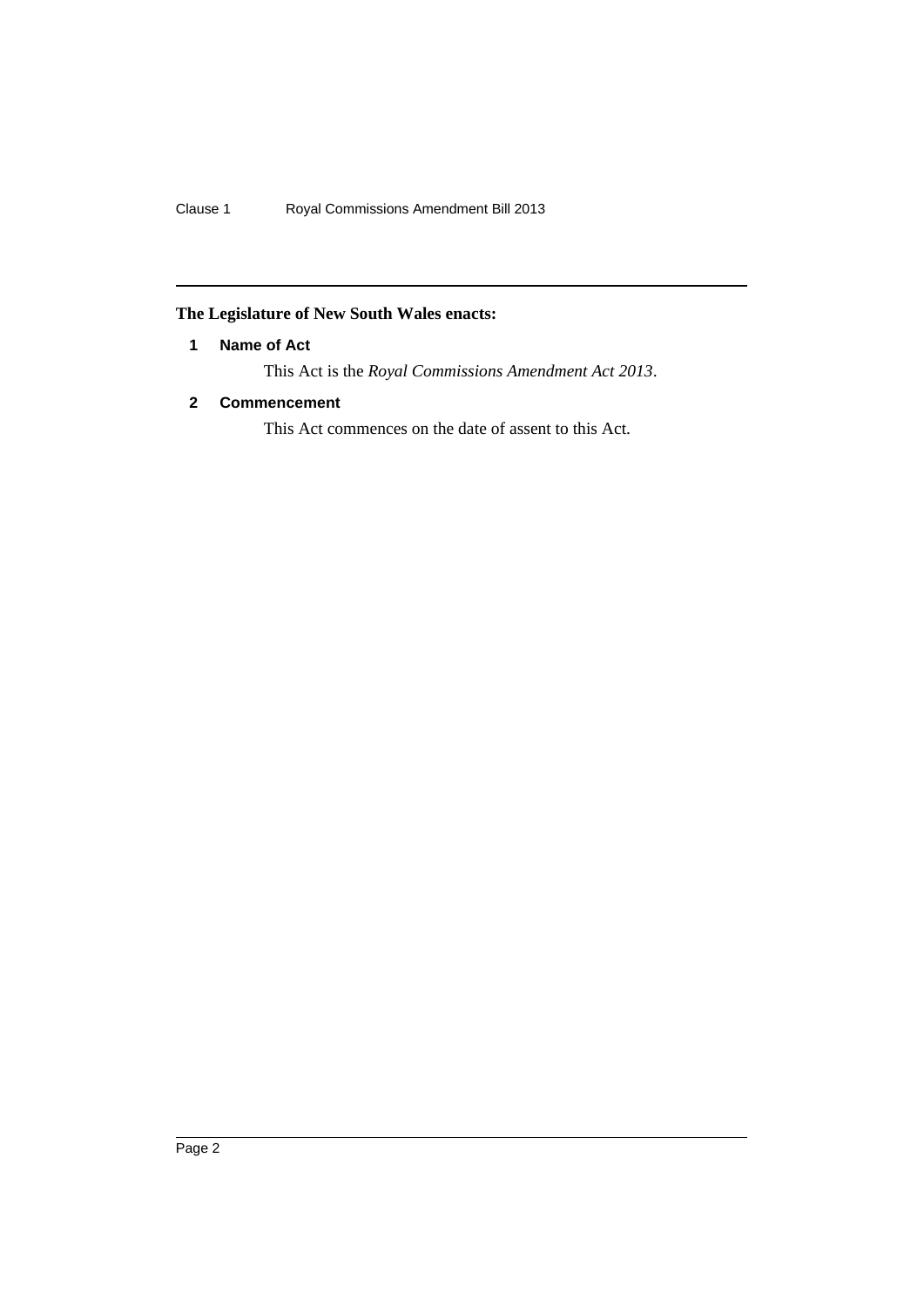Amendment of Royal Commissions Act 1923 No 29 Schedule 1

## <span id="page-4-0"></span>**Schedule 1 Amendment of Royal Commissions Act 1923 No 29**

#### **[1] Section 4 Definitions**

Omit "and includes the members of the commission, or a quorum thereof, or the sole commissioner, sitting for the purposes of the inquiry" from the definitions of *Commission* and *Royal Commission*.

Insert instead "and includes a sole commissioner or a member or members of the commission sitting for the purposes of the inquiry".

#### **[2] Section 5 Commissioners**

Omit section 5 (2). Insert instead:

- (2) In this Division *chairperson* means the chairperson of a commission, and includes (except in section 5A):
	- (a) a deputy chairperson of a commission appointed by the letters patent or chosen by the other commissioners in accordance with the letters patent to act in the absence of the chairperson, and
	- (b) a member of a commission acting in accordance with an authorisation under section 5A (3).

#### **[3] Section 5A**

Insert after section 5:

#### **5A Commissioners authorised to sit for purposes of any part of inquiry**

- (1) A commissioner may sit for the purposes of any part of an inquiry if:
	- (a) the commissioner is a sole commissioner, or
	- (b) all the members, or a quorum of the members, of the commission are sitting for the purposes of that part of the inquiry, or
	- (c) the commissioner is the chairperson of the commission, or
	- (d) the commissioner is a member of the commission authorised by the chairperson to sit for the purposes of that part of the inquiry.
- (2) More than one member may be authorised under subsection (1) (d) by the chairperson to sit for the purposes of a part of the inquiry, in which case the member designated by the chairperson is to preside.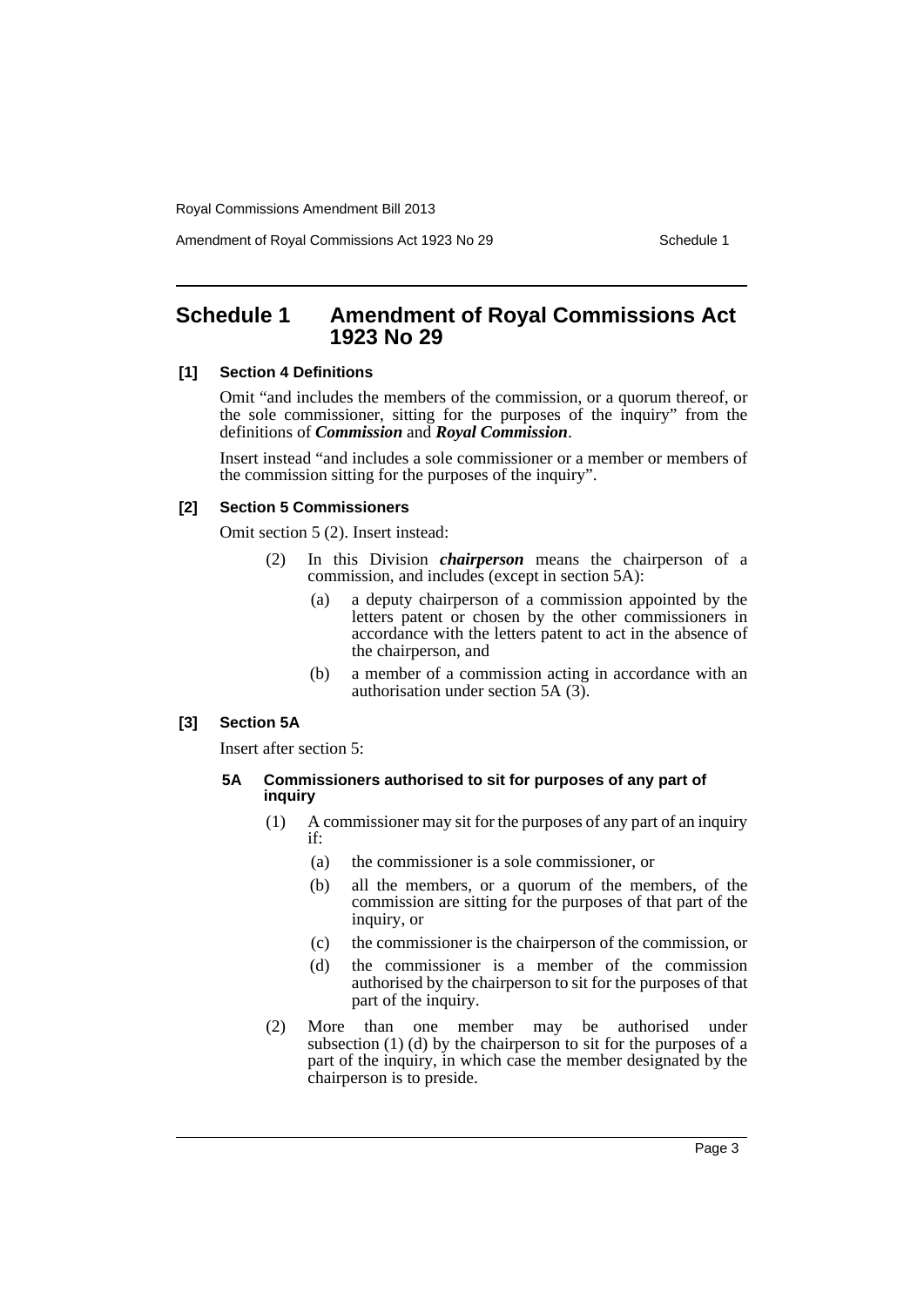Schedule 1 Amendment of Royal Commissions Act 1923 No 29

- (3) A member authorised under subsection (1) (d) or, if there is more than one member so authorised, the designated presiding member is authorised to exercise the powers of the chairperson of the commission under the other sections of this Division (unless the authorisation under subsection (1) (d) provides otherwise).
- (4) If a member is authorised under subsection (1) (d), commissioners may sit concurrently for the purposes of an inquiry.

#### **[4] Section 11 Answers and documents**

Insert at the end of the section:

(4) If a commission obtains for the purposes of the inquiry any document or other thing or any information that is provided voluntarily by a person, subsection (3) applies to the person as if the person were a witness appearing before the commission.

#### **[5] Section 15**

Omit the section. Insert instead:

#### **15 Application of Division**

- (1) The provisions of this Division have effect if the chairperson of a commission or the sole commissioner is a qualified person, namely:
	- (a) a Judge of the Supreme Court of the State or of any other State or Territory, a Judge of the Federal Court of Australia or a Justice of the High Court of Australia, or
	- (b) a former Judge or Justice of any such court, or
	- (c) a person qualified to be appointed as a Judge or Justice of any such court (but only if in the letters patent by which the commission is issued, or in other letters patent under the Public Seal, the Governor declares that this Division has effect in relation to the commission).
- (2) In this Division, *commissioner* means a chairperson or sole commissioner who is such a qualified person, and also includes a member of a commission who is such a qualified person and who has been authorised by the chairperson to exercise powers under this Division (but only if the chairperson is also such a qualified person).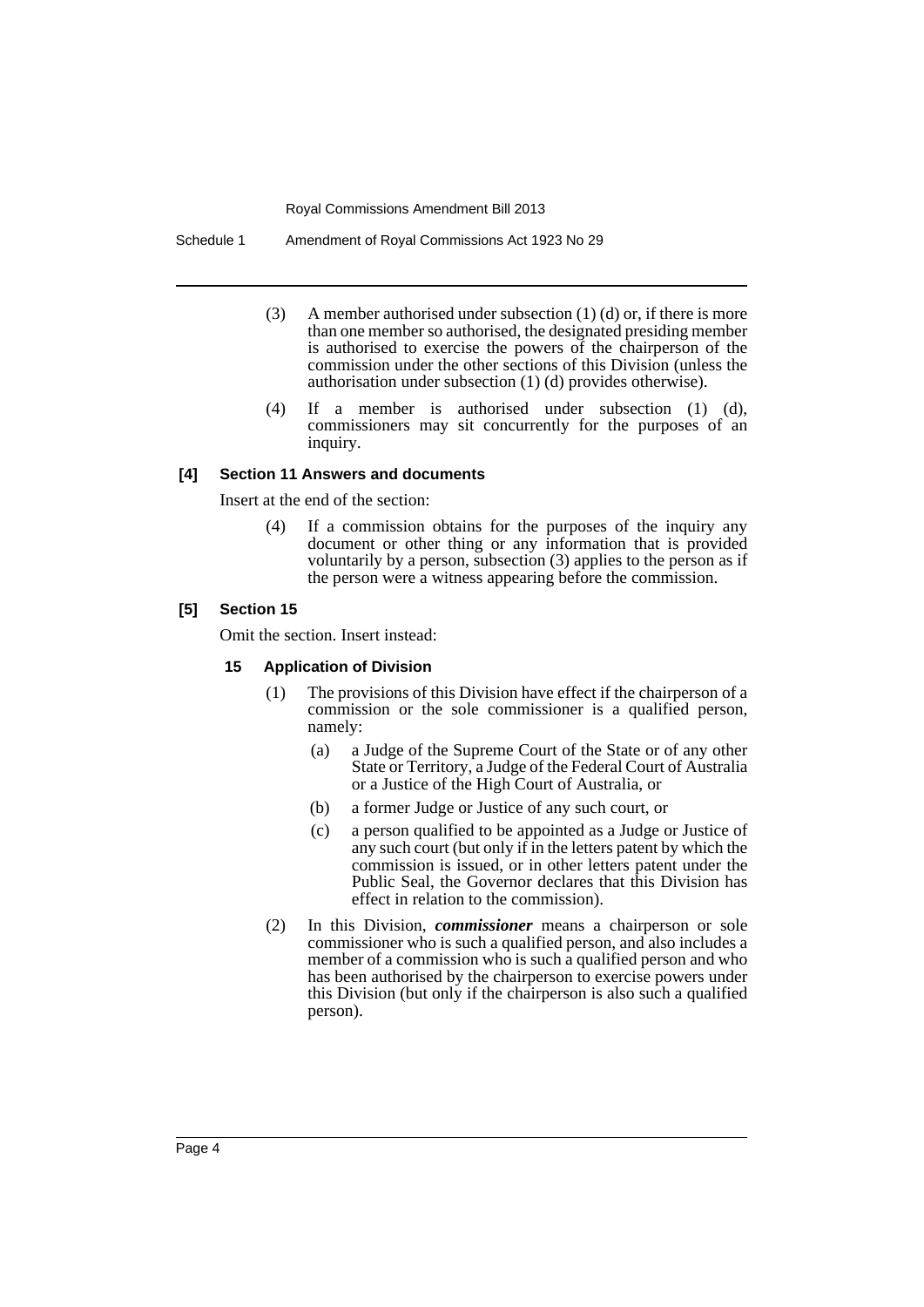Amendment of Royal Commissions Act 1923 No 29 Schedule 1

#### **[6] Schedule 1**

Insert at the end of the Act:

## **Schedule 1 Savings and transitional provisions**

- **1 Regulations**
	- (1) The regulations may contain provisions of a savings or transitional nature consequent on the enactment of the *Royal Commissions Amendment Act 2013* or any other Act that amends this Act.
	- (2) Any such provision may, if the regulations so provide, take effect from the date of assent to the Act concerned or a later date.
	- (3) To the extent to which any such provision takes effect from a date that is earlier than the date of its publication on the NSW legislation website, the provision does not operate so as:
		- (a) to affect, in a manner prejudicial to any person (other than the State or an authority of the State), the rights of that person existing before the date of its publication, or
		- (b) to impose liabilities on any person (other than the State or an authority of the State) in respect of anything done or omitted to be done before the date of its publication.

#### **2 Operation of amendments made by Royal Commissions Amendment Act 2013**

(1) In this clause:

*Child Sexual Abuse Royal Commission* means the Royal Commission into institutional responses to allegations and incidents of child sexual abuse and related matters, issued by the Governor by Letters Patent on 25 January 2013 (and including any later alterations and variations of those Letters Patent).

*Child Sexual Abuse Special Commission of Inquiry* means the Special Commission of Inquiry into the police investigation of certain matters concerning alleged child sexual abuse, issued by the Governor by Letters Patent on 21 November 2012 and altered and varied by the Governor by Letters Patent on 25 January 2013 (and including any later alterations and variations of those Letters Patent).

(2) The amendments made by the *Royal Commissions Amendment Act 2013* to this Act and to the *Special Commissions of Inquiry Act 1983* extend to the Child Sexual Abuse Royal Commission and to the Child Sexual Abuse Special Commission of Inquiry.